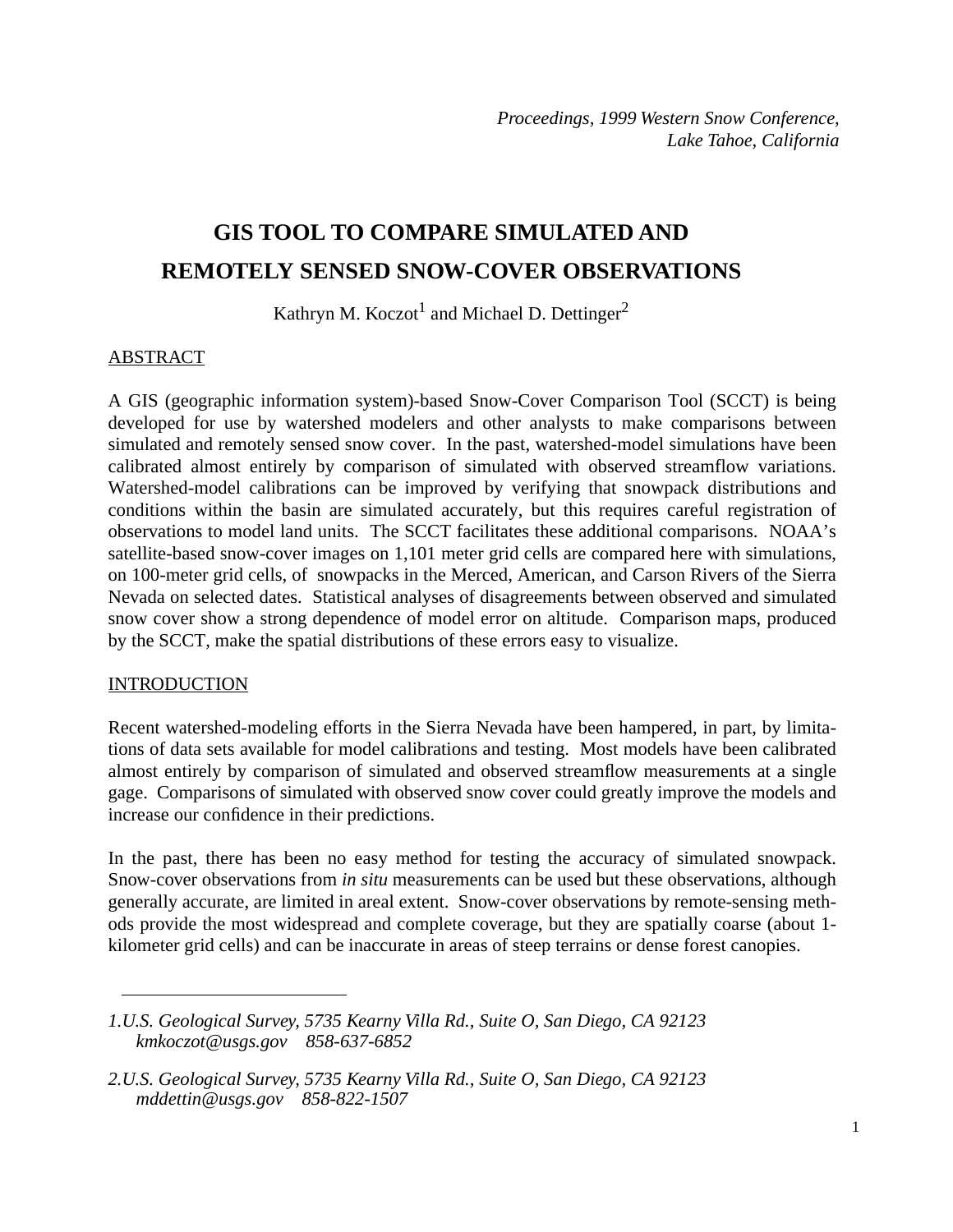To combine the strengths and minimize the weaknesses of these different kinds of data, userfriendly tools for comparing a variety of snow-cover observations and simulations are needed. A geographic information system (GIS) Snow-Cover Comparison Tool (SCCT) is being developed to facilitate these comparisons. This tool will be useful to watershed modelers comparing simulated to remotely-sensed data and to other analysts who assess or compare areas covered by snow.

## SNOW-COVER COMPARISON TOOL

The SCCT is designed to facilitate spatial comparisons between remotely sensed and simulated snow cover for arbitrary land units, such as model grids, altitude zones, political or watershed areas. Although SCCT is an evolving set of tools and procedures, it already is functional. The SCCT is written using ARC/INFO GIS software (from Environmental Systems Research Institute, Inc., Redlands, California). The data required by the SCCT are:

- Gridded georeferenced remotely sensed snow-cover observations.
- Georeferenced coverages of land units.
- Georeferenced coverage of the study area boundary.

• Lists of simulated snowpack-water equivalents within the land units on the day remotely sensed observations were made.

The user also must specify the land units for the comparisons, the boundary of the study area, the remotely sensed snow-cover imagery, and the simulated and remotely sensed snow-cover thresholds. These thresholds determine whether snow is considered present or not in a particular land unit. In this initial testing, snowpack-water equivalent was used as an indicator of simulated snow. The following thresholds were used:

• A land unit is assumed to be "simulated snow covered" if its simulated snowpack-water equivalent depth is greater than 12 inches.

• A land unit, as sampled from the remotely sensed data, is assumed to be "observed snow covered" if more than 50 percent of the land unit is covered by snow.

The SCCT produces two outputs:

- Tables listing the occurrences of snow cover per land units, for both the simulated and remotely sensed image.
- Maps showing the spatial distribution of simulated and remotely sensed snow cover.

#### EXAMPLES OF SNOW-COVER COMPARISONS

#### Sierra Nevada Snow Data

For the Sierra Nevada, snow-cover data from several sources are available for comparisons. Examples presented here use the SCCT to compare simulated snow cover in several river basins with remotely sensed data.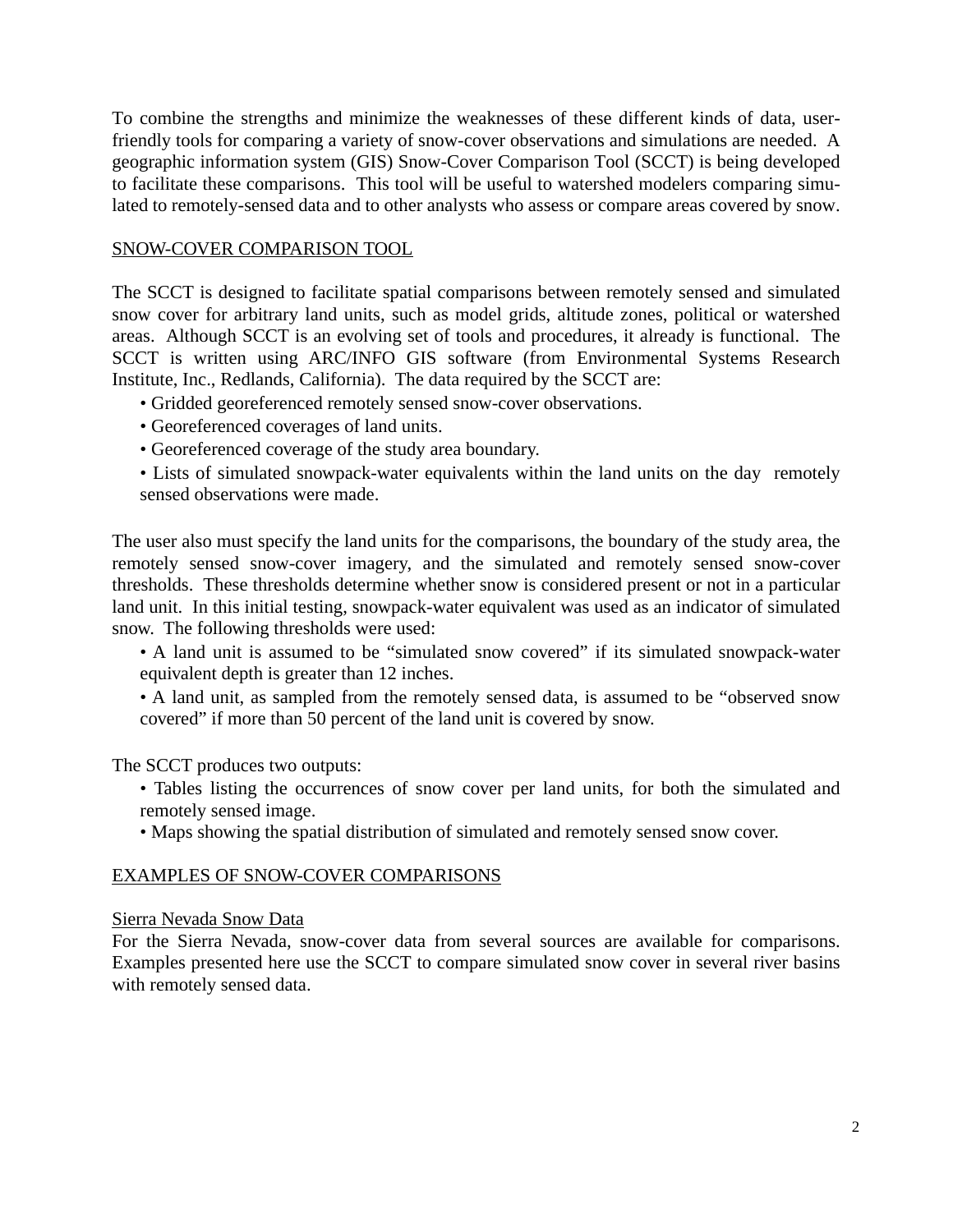

*Figure 1. May 1996, snow-covered areas (white), no-snow area (gray) and three model boundaries. Image from NOAA's National Operational Hydrologic Remote Sensing Center (NOHRSC).*

Remote sensing data. The NOAA National Operational Hydrologic Remote Sensing Center (NORHSC) has produced biweekly satellite-based snow-cover images (e.g., fig. 1) with 1,101-meter grid cells during winters and springs since 1990 (http:// www.nohrsc.nws.gov). In addition, the NASA-funded Earth Sciences Information Partnership on Snowpack Hydrology in the Southwest, at Scripps Institution of Oceanography, soon will be offering a new generation of snow-cover products (Simpson and others, 1998) beginning with winter 1998 for use in future comparisons (http://landlub.ucsd.edu/ projects/esip/esip.html).

Simulations.Simulations of snowpack and streamflow from existing watershed models of the Merced River, North Fork American River, and East Fork Carson River basins (Dettinger and others, 1999; Jeton and others, 1996) are used here. Snowpack-water equivalent and streamflow are simulated by applications of the USGS Precipitation-Runoff Modeling System (PRMS: Leavesley and others, 1983, 1996). The smallest land units represented in the models are "hydrologic-response units" (HRUs) which are developed and located on 100 meter grid cells. A HRU is an area of equal runoff response (including snowmelt) to a given meteorologic forcing. Snowpack in the watershed is simulated on a HRU-by-HRU basis and represents HRU-average snow

properties at best. HRU properties include altitude, slope, aspect, vegetation cover, soils, geology and climate.

Other data**.** In addition to these resources, each winter and spring more than 250 monthly snowcourse measurements and more than 100 continuously recording snowpack instrumentation arrays (SNOTELS) are operated in the Sierra Nevada by California State and local agencies (http://cdec.water.ca.gov/snow/). Although they are not used in the following examples, these observations provide another source of data for snow-cover comparisons.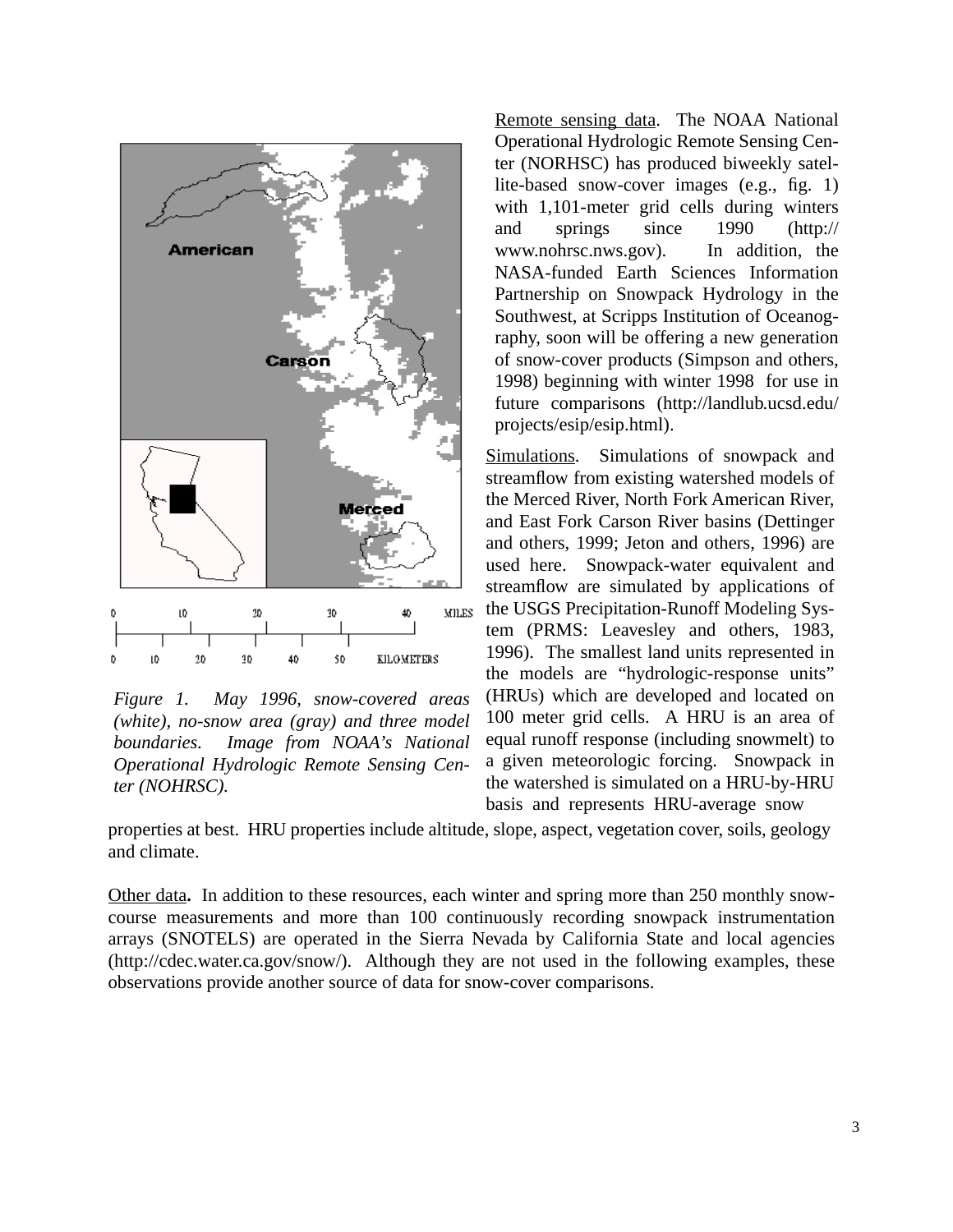Snow-Cover Comparisons for 1995

Using the SCCT, several PRMS simulations of snowpack in the Merced River basin were compared with corresponding NOHRSC snow-cover images. The hydrograph of the Merced River at Happy Isles Bridge (fig. 2) shows the fit of simulated to observed streamflow, and reflects snow accumulation and melt. The large overestimation of summer streamflow by the model suggests that the model carried too much snowpack into the spring and summer snowmelt



*Figure 2. Simulated and observed streamflow in the Merced River at Happy Isles Bridge, Yosemite National Park, December 1994 through September 1995.*

period in 1995; the SCCT spatial comparisons verify this by showing broad (lower altitude) areas that, in simulation, are snow covered, in observations, are not (figs. 3A and 3B).

### Statistical Comparisons for 1995

The snow-cover comparisons also can be analyzed statistically. Relations between land features - - such as slope, aspect, altitude, and vegetation-cover density -- and the spatial distributions of model errors are assessed here using a standard contingency-table analysis (Benjamin and Cornell, 1970, p. 511-512). Overall, in the three examples that follow, statistical analyses of disagreements between observed and simulated snow cover show strong dependence of model errors on altitude.



*Figure 3. Snow-cover comparison maps of the Merced River basin for May 29, 1995 (A) and July 6, 1995 (B) and part of a snow-cover comparison table for July 6, 1995.*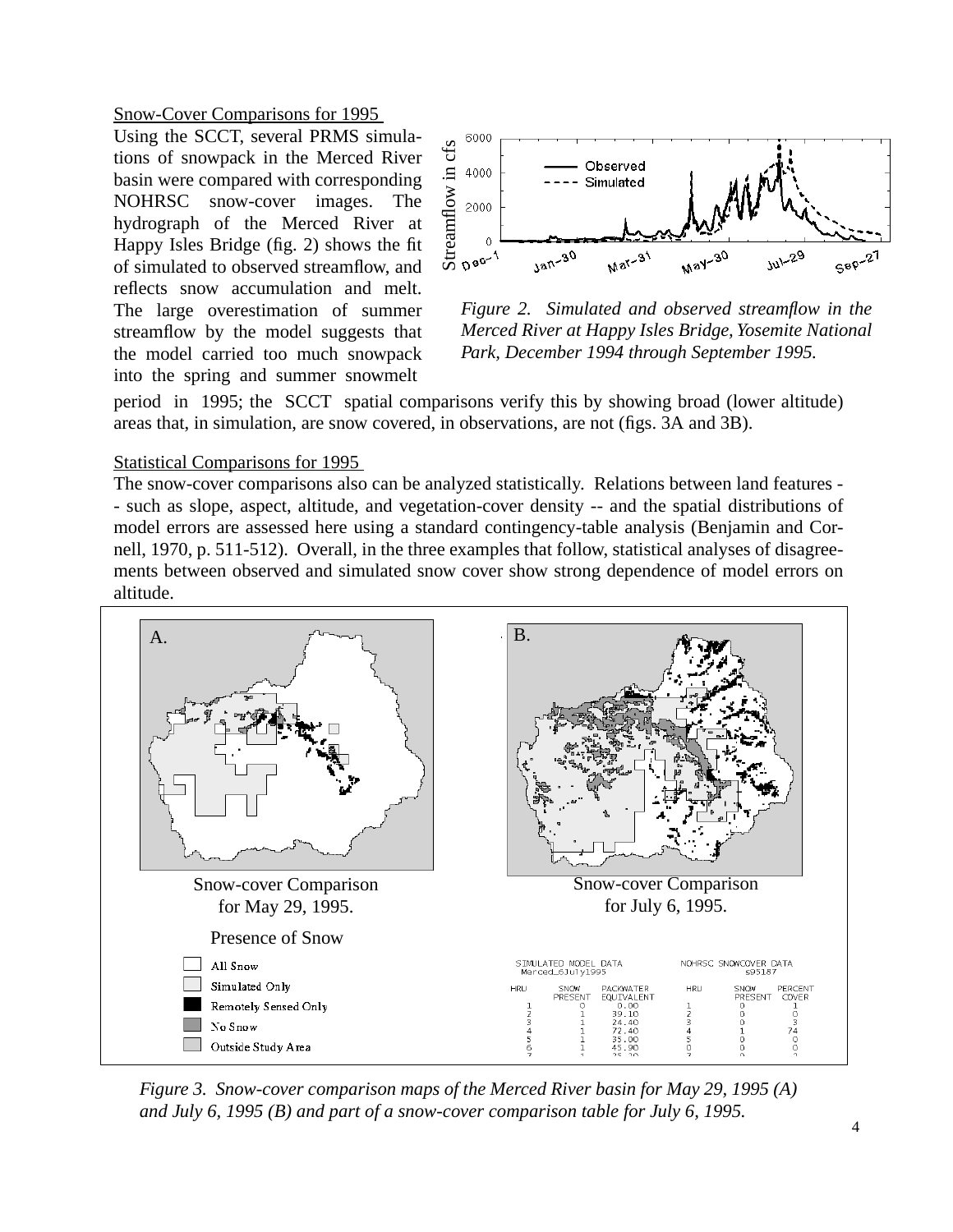Merced River, May 29, 1995. Disagreements between remotely sensed and simulated snow-covered areas exist in one-fourth of the HRUs in this particular image (fig. 3A). The disagreements were highly significantly associated at a 99 percent confidence level, with HRUs at altitudes below 9,000 feet, which are the areas in the western third of the basin and along the dark zone from north central to southeast corners of fig. 3A. Statistically significant associations also exist for HRUs with vegetation-cover density (greater than 40 percent) and slope (greater than 33 percent), although these associations may be due to the relations of vegetation-cover density and slope to increasing altitudes in the basin. The association of HRU aspect with model errors was not statistically significant.

American River, May 17, 1993. No significant associations of model errors with altitude, vegetation-cover density, slope, or aspect were found, even at the 95 percent confidence level. Overall, however, the disagreements are restricted to the higher, eastern parts of the basin where the snow is located (fig. 4).



*Figure 4. Snow-cover comparison map of the American River basin for May 17, 1993 (same shading as Fig. 3).*

Carson River, May 21, 1998. Disagreements between remotely sensed and simulated snow cover in this image (fig. 5) are significantly associated with HRUs at altitudes below 8,000 feet, which are in the northeastern parts of the basin. Vegetation-cover density, slope, and aspect are not significantly associated with model errors.

> *Figure 5. Snow-cover comparison map of the Carson River basin for May 21, 1998 (same shading as Fig. 3).*



# FUTURE WORK AND CONCLUSIONS

The SCCT is a user-friendly ARC/INFO tool that makes spatial comparisons between remotely sensed and simulated snow cover easier and more accessible than previous methods. Such comparisons have the potential to improve watershed models in snowpack-dominated river basins. The method was tested using simulations of the Merced, American, and Carson River basins of the Sierra Nevada and the NOAA NOHRSC snow-cover images. The examples of snow-cover comparisons shown here indicate some of the conditions under which existing PRMS simulations --which are generally successful at reproducing observed streamflow-- have deviated markedly from observed snowpack conditions.